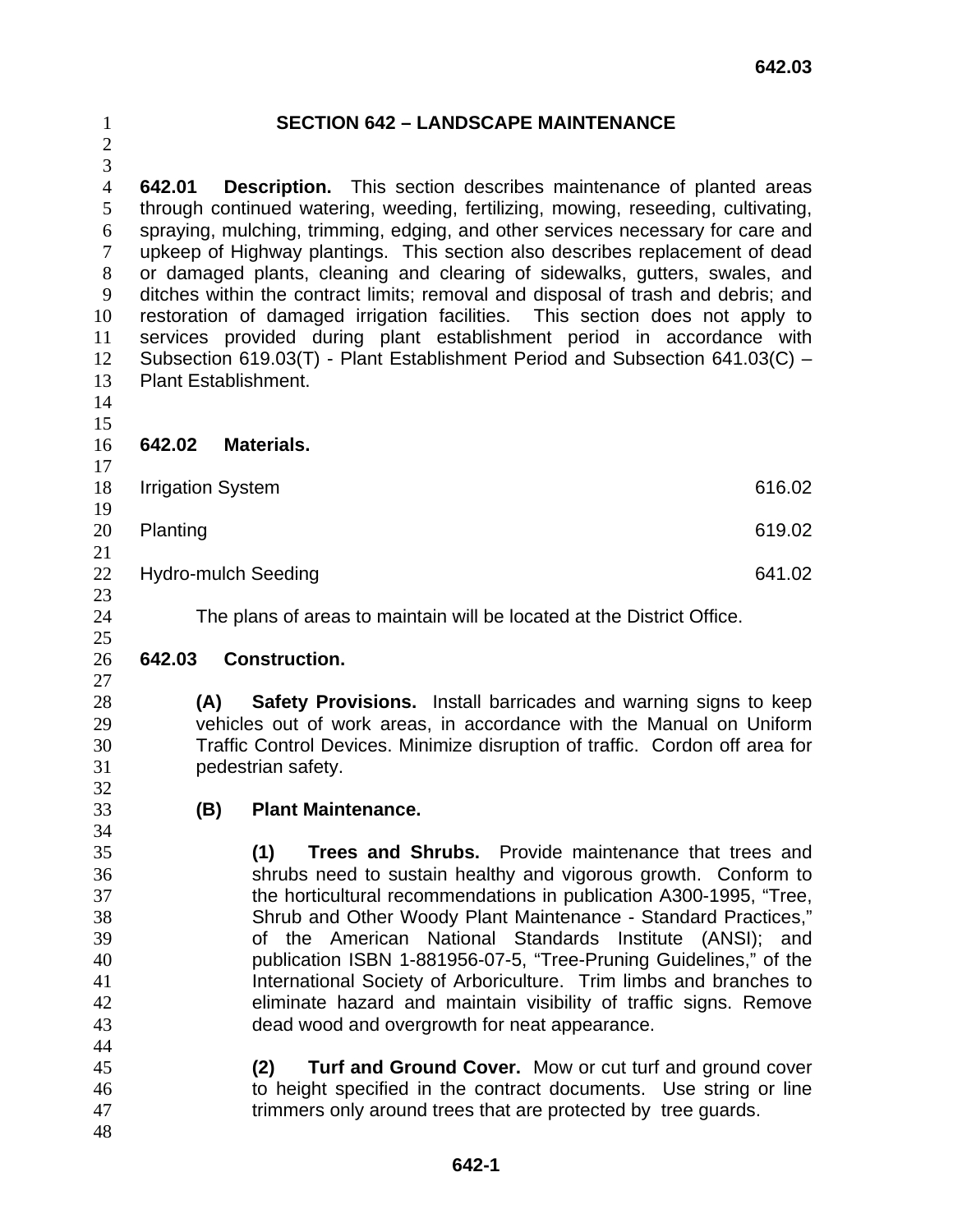**(4) Replanting.** Notify the Engineer of trees, shrubs or ground cover that are not in good growing condition and need to be replaced. Remove and dispose of unwanted plants. Replace with stock from the State's nursery; location will be designated in the contract documents. If State-furnished plants are not available, the Engineer will request a proposal and negotiate for plants. **(C) Weed Control.** Keep planted areas at least 90 percent free of grasses that are incompatible with surroundings. The Engineer will decide compatibility. Keep hardscaping, including boulder and aggregate beds, free of weeds. Remove weeds by roots. Dispose of trash in appropriate containers. Apply herbicides in accordance with Section 619 – Planting. Obtain the Engineer's acceptance of herbicidal program before proceeding. **(D) Disease and Insect Control. (1) Inspection.** Inspect plants, including lawn grass, every week for disease and insect infestation. Treat infected plants immediately. Prune trees and shrubs to remove damaged or diseased growth. **(2) Replacement.** Remove immediately and replace dead or dying plants. Replace with species and size originally planted, or with plant obtained from the State's nursery. **(E) Fertilization.** Obtain the Engineer's acceptance of fertilization schedule before proceeding. Fertilize in accordance with manufacturer's recommendations. Exercise caution while fertilizing to prevent plant burn 81 and excessive runoff. **(F) Irrigation Maintenance.** Irrigate plants to sustain healthy growth. Keep ground moist but not saturated. Regulate rate of watering to prevent 85 erosion and formation of gullies.

**(3) Restaking and Reguying.** Restake, retighten or repair

guys as necessary. Reset plants to their original position.

- **(1) System Operation.**
- **(a)** Water automatically as much as possible. Water manually if there is a problem with automatic system.
- **(b)** Program automatic controllers to water between midnight and 7 a.m. Set earlier start time if it is extremely hot and plants need more water. Program drip systems to run at any time.
-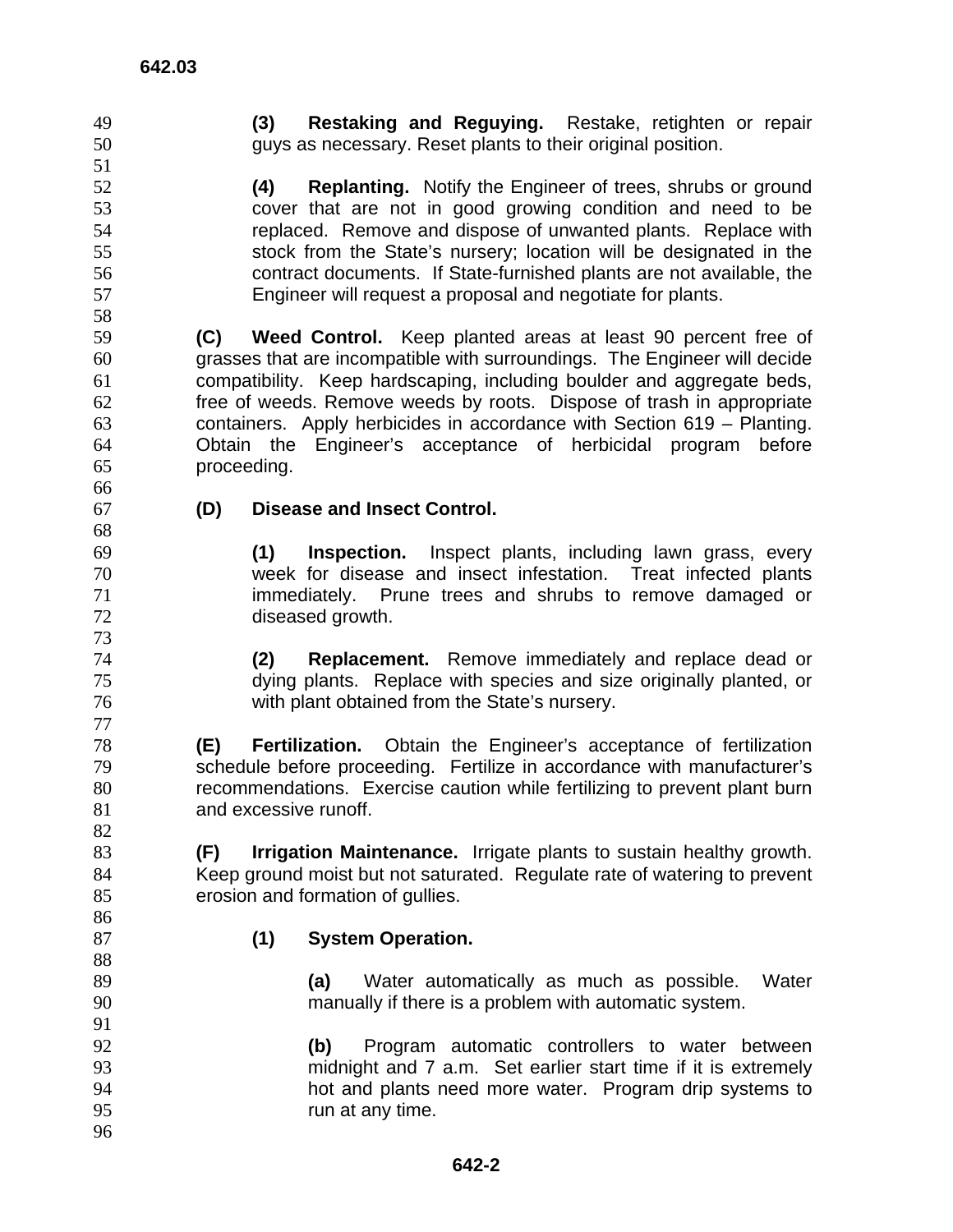in need for water. Provide additional personnel and materials if needed during extremely hot weather, during extended holiday periods, and in event of breakdown of 101 automatic system. **(d)** Turn off irrigation system if it is raining and ground is 104 damp enough to sustain plants. **(e)** Restore immediately neighboring properties that are damaged by excessive irrigation. The Contractor will be **responsible for cost of these repairs. (f)** Adjust irrigation program weekly at controller. Set **initially each valve station for peak use, assuming hottest** season and longest run time. Change run time every week, using controller's percentage function, to fit situation at site. **(2) System Repair. (a)** Keep controller and valve boxes clear of dirt and debris. Replace, repair, adjust, and perform other work to **irrigation system to ensure continued optimal performance. (b)** Replace or repair equipment as needed due to normal 122 wear and tear, including mains, laterals, filters, screens, drip emitters, control valves, control wiring, controllers, back-up batteries, quick coupler valves, sprinkler heads, risers, **Sleeves, valve boxes, pullboxes, lids, covers, and hose** 126 bibbs. **(c)** Notify the Engineer immediately of damage to **irrigation system during course of the contract due to** vandalism, theft, accidents caused by others, and acts of God. The State will be responsible for these repairs and can negotiate additional cost with the Contractor if report is made promptly. **(d)** Replace irrigation components using new and original equipment. The State will allow substitute equipment only if original has been discontinued, there is no other source, and **the State receives written request. (e)** Perform repairs in accordance with the contract documents for original installation of irrigation system. **(f)** The State will not consider alteration of irrigation 144 system to be landscape maintenance.

**(c)** Adjust program for seasonal and situational variations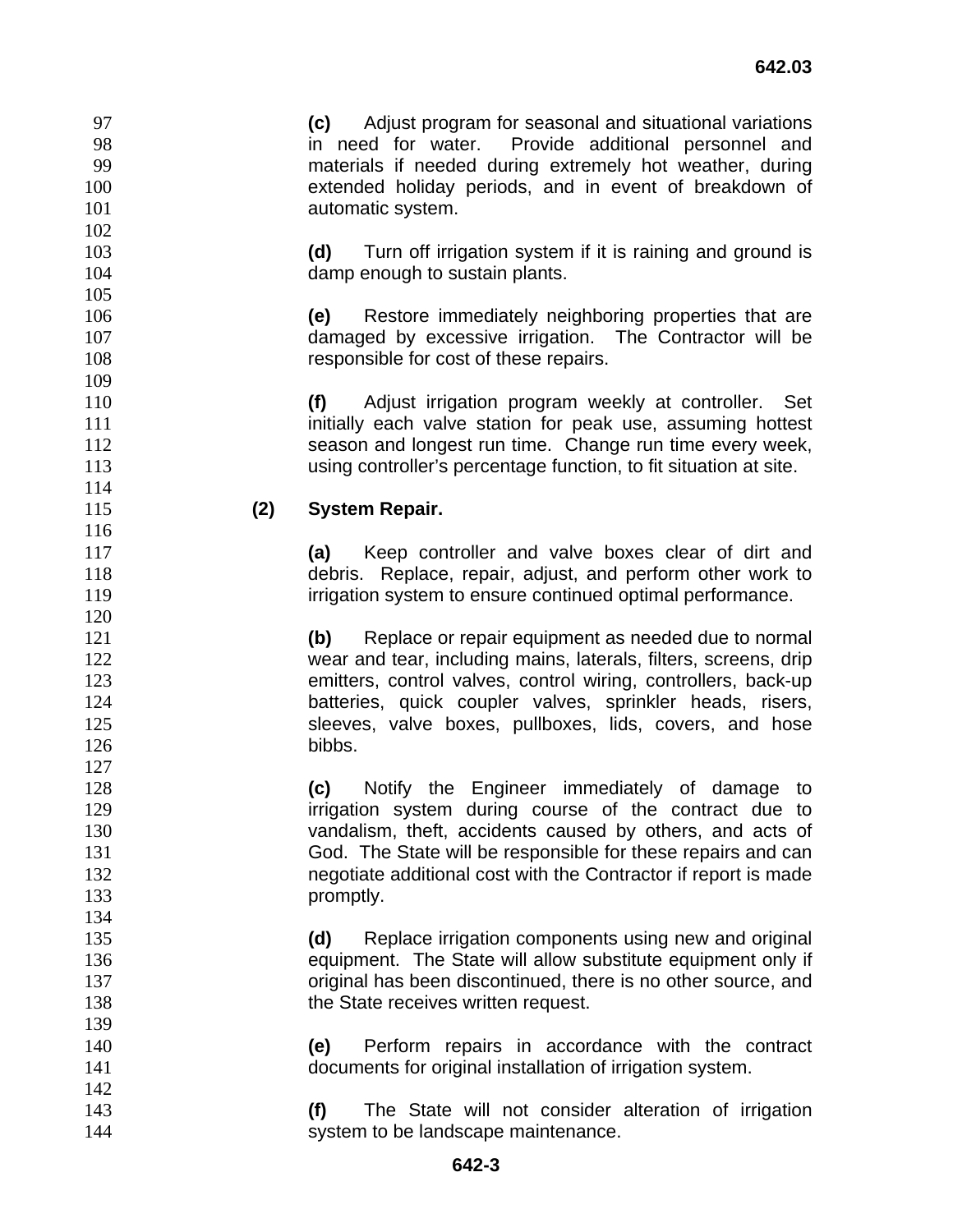| 145        |          |                                                                   |
|------------|----------|-------------------------------------------------------------------|
| 146        | (3)      | System Maintenance. Assign employee to become familiar            |
| 147        |          | with irrigation system and to run system manually at least once a |
| 148        |          | week. Employee's responsibilities shall include:                  |
| 149        |          |                                                                   |
| 150        | (a)      | Observing efficiency of watering, adjusting controllers           |
| 151        |          | for optimal performance, making minor adjustments and             |
| 152        | repairs. |                                                                   |
| 153        |          |                                                                   |
| 154        | (b)      | Checking watering for coverage and waste, cleaning                |
| 155        |          | and adjusting sprinkler heads as necessary, keeping drip          |
| 156        |          | emitters free of sediment, flushing drip systems once a year      |
| 157        |          | and whenever there is accumulation of sediment.                   |
| 158        |          |                                                                   |
| 159        | (c)      | Watching for broken sprinkler heads, damaged                      |
| 160        |          | emitters, clogs, malfunctioning valves, leaks, and other          |
| 161        |          | performance-hampering situations.                                 |
| 162        |          |                                                                   |
| 163        | (d)      | Being alert especially for plants that show signs of              |
| 164        |          | wilting. The Contractor will be responsible for plants that die   |
| 165        |          | from lack of water.                                               |
| 166        |          |                                                                   |
| 167        | (4)      | <b>Equipment Repair.</b>                                          |
| 168        |          |                                                                   |
| 169        | (a)      | Quick Coupler Valves. Replace flange packing,                     |
|            |          |                                                                   |
|            |          |                                                                   |
| 170        |          | which will be leather or neoprene, when packing becomes           |
| 171        |          | worn through use.                                                 |
| 172        |          |                                                                   |
| 173        | (b)      | Remote Control Valves. Repair remote control                      |
| 174        |          | valve if there is leak, valve does not open or close, or valve    |
| 175        |          | causes constant weeping of sprinkler heads.<br>Replace            |
| 176        |          | defective part in accordance with manufacturer's instructions     |
| 177        |          | in repair kit. Before reassembling valve, clean parts that will   |
| 178        |          | be needed for bleeding.                                           |
| 179        |          |                                                                   |
| 180        | (c)      | <b>Ball Valves.</b> Replace ball valve that is faulty.            |
| 181        |          |                                                                   |
| 182        | (d)      | <b>Sprinkler Heads.</b>                                           |
| 183        |          |                                                                   |
| 184        |          | Use adjustment points to reset arc and radius<br>1.               |
| 185        |          | of sprinkler heads that are overspraying. To clear                |
| 186        |          | clogs, remove internal assembly, clean screen filter,             |
| 187        |          | thread fine wire through orifice of nozzle, and                   |
| 188        |          | reassemble head. Run test to confirm that clog has                |
| 189        |          | been cleared. Clean screen filters at least once a                |
| 190<br>191 |          | month. Replace screens that are damaged.                          |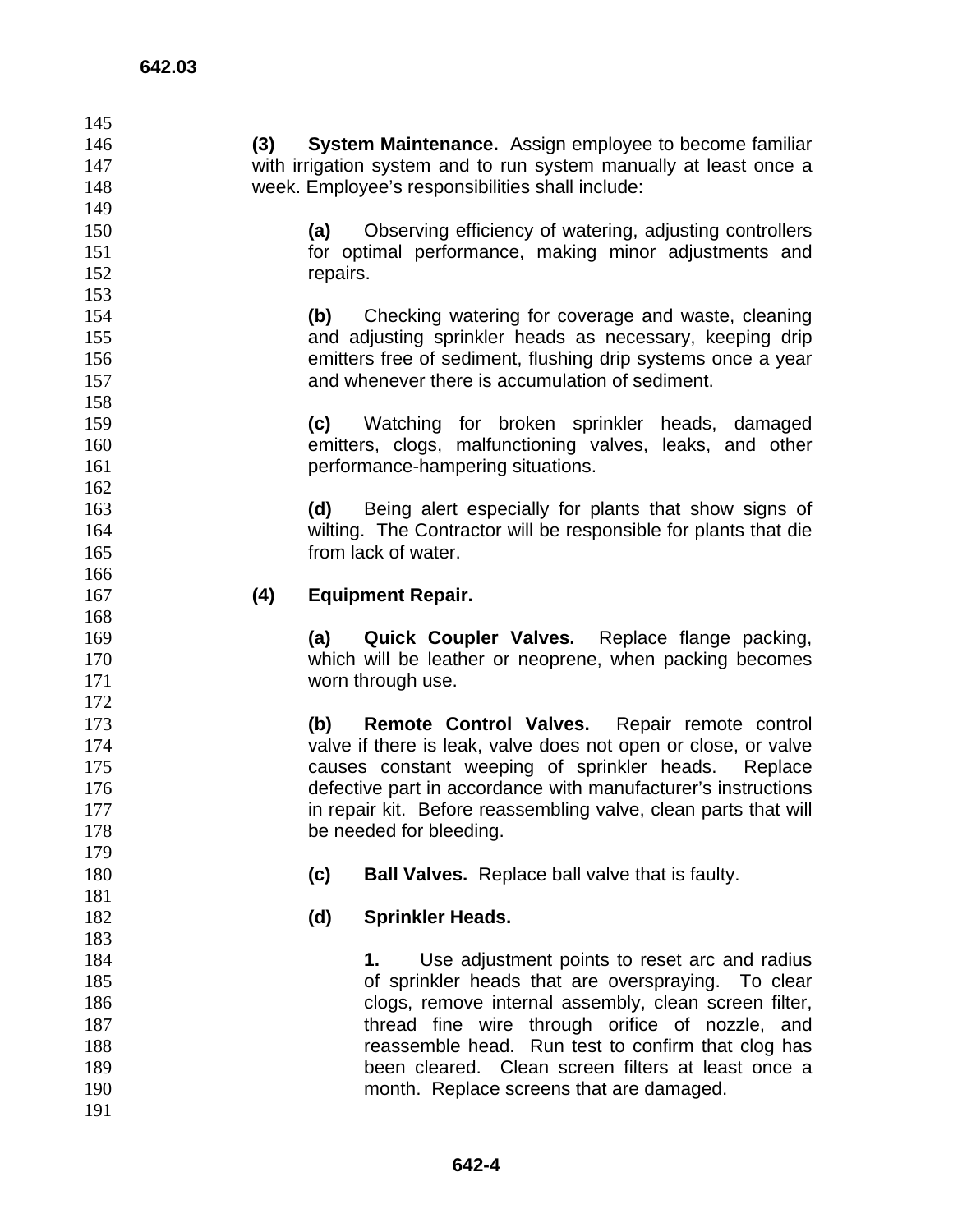| 192<br>193<br>194<br>195<br>196<br>197<br>198<br>199 |     |                                  | 2.                | If sprinkler head has broken away from lateral,<br>remove head, excavate, and replace damaged fitting,<br>riser, or pipe section. Consult as-built drawings for<br>type and size of nozzle if head needs to be replaced.<br>Turn on remote control valve and thoroughly flush<br>system to remove sediment. Backfill site carefully to<br>avoid throwing dirt onto sprinkler head. |  |
|------------------------------------------------------|-----|----------------------------------|-------------------|------------------------------------------------------------------------------------------------------------------------------------------------------------------------------------------------------------------------------------------------------------------------------------------------------------------------------------------------------------------------------------|--|
| 200<br>201<br>202<br>203<br>204<br>205               |     | (e)                              |                   | <b>Drip Emitters.</b> Check operation of drip system at<br>least once a month. Replace drip emitters that are<br>clogged and emitter bug caps that are missing. Stake<br>drip tubing securely to keep emitters on surface of<br>aggregate mulch. Restake tubing that has been<br>loosened by raking or weeding.                                                                    |  |
| 206                                                  |     |                                  |                   |                                                                                                                                                                                                                                                                                                                                                                                    |  |
| 207                                                  |     | (f)                              |                   | <b>Controller.</b> Controller is malfunctioning if any of the                                                                                                                                                                                                                                                                                                                      |  |
| 208                                                  |     |                                  | following occurs: |                                                                                                                                                                                                                                                                                                                                                                                    |  |
| 209                                                  |     |                                  |                   |                                                                                                                                                                                                                                                                                                                                                                                    |  |
| 210                                                  |     |                                  | 1.                | Remote control valve does not turn on or off.                                                                                                                                                                                                                                                                                                                                      |  |
| 211                                                  |     |                                  |                   |                                                                                                                                                                                                                                                                                                                                                                                    |  |
| 212                                                  |     |                                  | 2.                | Remote control valve stays on longer than                                                                                                                                                                                                                                                                                                                                          |  |
| 213                                                  |     |                                  |                   | programmed.                                                                                                                                                                                                                                                                                                                                                                        |  |
| 214                                                  |     |                                  |                   |                                                                                                                                                                                                                                                                                                                                                                                    |  |
| 215                                                  |     |                                  | 3.                | Remote control valve turns on by itself.                                                                                                                                                                                                                                                                                                                                           |  |
| 216                                                  |     |                                  |                   |                                                                                                                                                                                                                                                                                                                                                                                    |  |
| 217                                                  |     |                                  | 4.                | Two or more remote control valves turn on                                                                                                                                                                                                                                                                                                                                          |  |
| 218                                                  |     |                                  |                   | when only one was programmed.                                                                                                                                                                                                                                                                                                                                                      |  |
| 219                                                  |     |                                  |                   |                                                                                                                                                                                                                                                                                                                                                                                    |  |
| 220                                                  |     |                                  | 5.                | Data screen displays gibberish.                                                                                                                                                                                                                                                                                                                                                    |  |
| 221                                                  |     |                                  |                   |                                                                                                                                                                                                                                                                                                                                                                                    |  |
| 222                                                  |     |                                  | Obtain            | manufacturer's<br>services<br>certified<br>of                                                                                                                                                                                                                                                                                                                                      |  |
| 223                                                  |     |                                  |                   | representative to repair or replace controller.                                                                                                                                                                                                                                                                                                                                    |  |
| 224                                                  |     |                                  |                   |                                                                                                                                                                                                                                                                                                                                                                                    |  |
| 225                                                  | (G) | Cleanup.                         |                   |                                                                                                                                                                                                                                                                                                                                                                                    |  |
| 226                                                  |     |                                  |                   |                                                                                                                                                                                                                                                                                                                                                                                    |  |
| 227                                                  |     |                                  |                   |                                                                                                                                                                                                                                                                                                                                                                                    |  |
|                                                      |     | (1)                              |                   | Keep drainage ditches, swales, and gutters free of dirt, mud,                                                                                                                                                                                                                                                                                                                      |  |
| 228                                                  |     |                                  |                   | rocks, leaves, paper, bottles, cans, and other debris. Collect and                                                                                                                                                                                                                                                                                                                 |  |
| 229                                                  |     | dispose of debris.               |                   |                                                                                                                                                                                                                                                                                                                                                                                    |  |
| 230                                                  |     |                                  |                   |                                                                                                                                                                                                                                                                                                                                                                                    |  |
| 231                                                  |     | (2)                              |                   | The State is responsible for maintaining drainage culverts                                                                                                                                                                                                                                                                                                                         |  |
| 232                                                  |     |                                  |                   | under roadways, ramps, and embankments. Notify the Engineer if                                                                                                                                                                                                                                                                                                                     |  |
| 233                                                  |     |                                  |                   | blocked culverts are encountered during landscape maintenance.                                                                                                                                                                                                                                                                                                                     |  |
| 234                                                  |     |                                  |                   |                                                                                                                                                                                                                                                                                                                                                                                    |  |
| 235                                                  | (H) | <b>Coordination and Reports.</b> |                   |                                                                                                                                                                                                                                                                                                                                                                                    |  |
| 236                                                  |     |                                  |                   |                                                                                                                                                                                                                                                                                                                                                                                    |  |
| 237                                                  |     | (1)                              |                   | Before commencing landscape maintenance, meet in field                                                                                                                                                                                                                                                                                                                             |  |
| 238                                                  |     |                                  |                   | with the Maintenance Engineer, Engineer, and State Landscape                                                                                                                                                                                                                                                                                                                       |  |
| 239                                                  |     |                                  |                   | Architect to observe site conditions and review contracted work.                                                                                                                                                                                                                                                                                                                   |  |